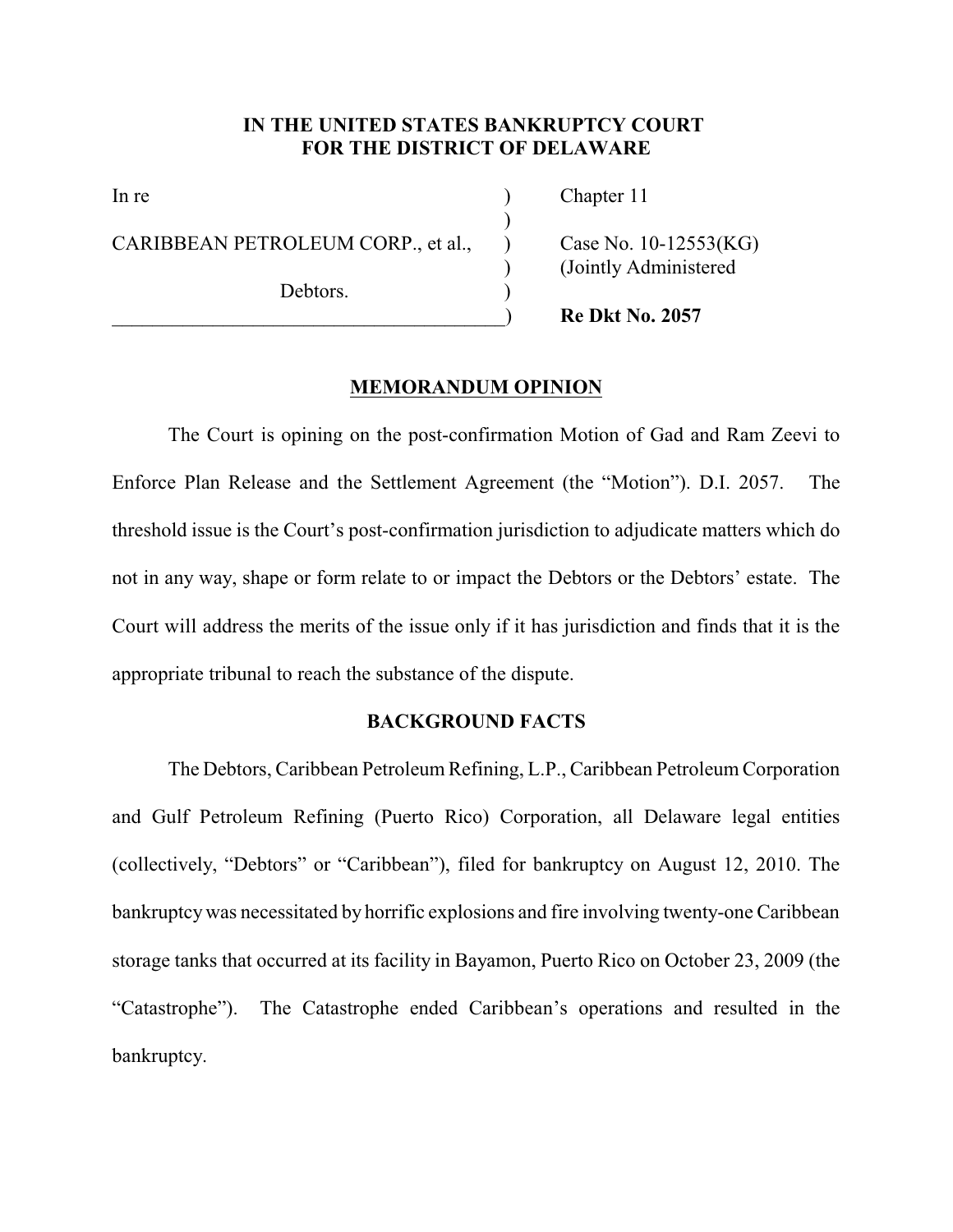Prior to the bankruptcy filing, parties filed numerous actions in Puerto Rico against Caribbean to recover damages for injuries and losses they suffered as a result of the Catastrophe (the "Tort Plaintiffs" and the "Tort Actions"). The Tort Plaintiffs have exhaustively pursued their claims first in this Court and now in the United States District Court for the District of Puerto Rico (the "Puerto Rico Court,"), The Honorable Francisco Besosa, District Court Judge, presiding. The Tort Plaintiffs are before the Puerto Rico Court because this Court lifted the automatic stay to enable them to proceed. See Order Granting Stay Relief for Consolidated Actions Pending in Puerto Rico, dated January 13, 2014 (D.I. 2012).

Gad Zeevi and RamZeevi (the "Zeevis") are seeking to enforce the releases contained in the Fourth Amended Joint Plan of Liquidation (the "Plan") and in a settlement agreement (the "Settlement Agreement"), dated September 30, 2013, between the Tort Plaintiffs and the Liquidation Trustee. The Zeevis are former directors (and Gad Zeevi the former President) of Caribbean.

In the Plan which the Court confirmed by Order, dated May 9, 2011, the Court approved the following releases,

> [T]he Debtors . . . shall completely, conclusively, absolutely, unconditionally, irrevocably, and forever release the Released Parties from any and all Claims ... obligations, damages, demands ... suits, Causes of Action ... based in whole or in part on any act or omission ... , whether liquidated or unliquidated, fixed or contingent, matured or unmatured, known or unknown, foreseen or unforeseen, then existing or thereafter arising, in law, equity, or otherwise, that are based in whole or in part upon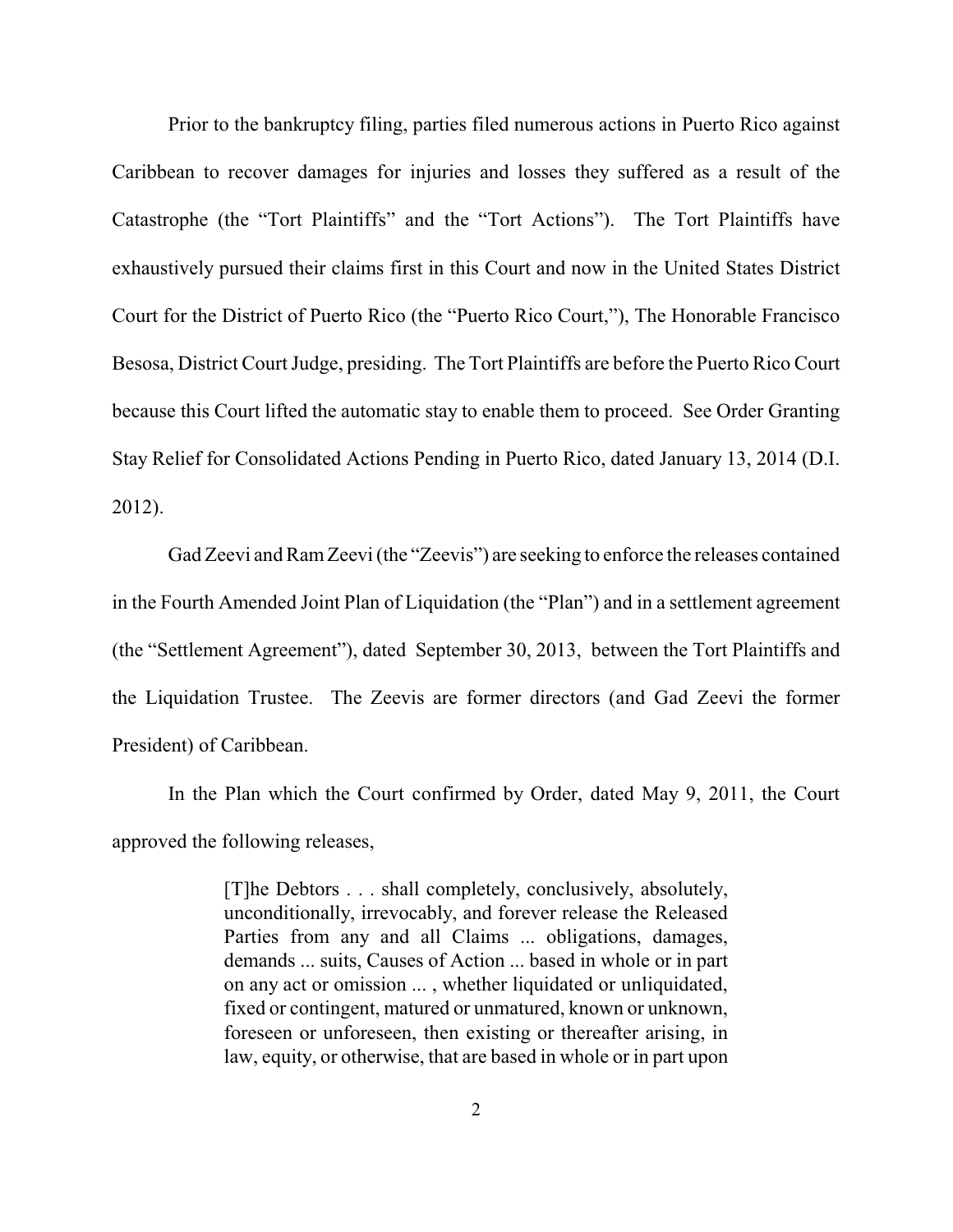any act, omission, transaction, agreement, event, or occurrence taking place on or prior to the Effective Date in any way relating to the Debtors. . . .

Plan, Section 11.6 (a). "Released Parties," as defined in the Plan, includes "Guarantors", "Guarantor Affiliates" and "officers and directors" of Caribbean in such capacity. Plan, Section 1.1. Gad Zeevi is included in the Plan as a Guarantor and Ram Zeevi is included among the Guarantor Affiliates. Plan, Section 1.1. Both were officers and/or directors. The Plan enjoins holders of claims from pursuing causes of action released under the Plan. Plan, Section 11.7.

In the Motion, the Zeevis are seeking to enforce their releases against the Tort Plaintiffs. The Tort Plaintiffs have objected to the Motion, as have Intertek USA, Inc. ("Intertek") and Cape Bruny Tankschiffarts GMBH and Co. KG and Cape Bruny Shipping Company Ltd. (collectively, the "Cape Bruny Cos."). The relationship of Intertek and the Cape Bruny Cos. To the Tort Actions and the bases for their objections to the Motion are stated below.

### Tort Plaintiffs' Objection

The claims in the Tort Action are individualized claims which belong to the Tort Plaintiffs and not to the Debtors' estates. Therefore, the Debtors, through the Plan, could not release the Zeevis from such claims. Similarly, the Tort Plaintiffs did not release the Zeevis in the Settlement Agreement. The Tort Plaintiffs also challenge the jurisdiction of the Court to dismiss personal injury and wrongful death claims.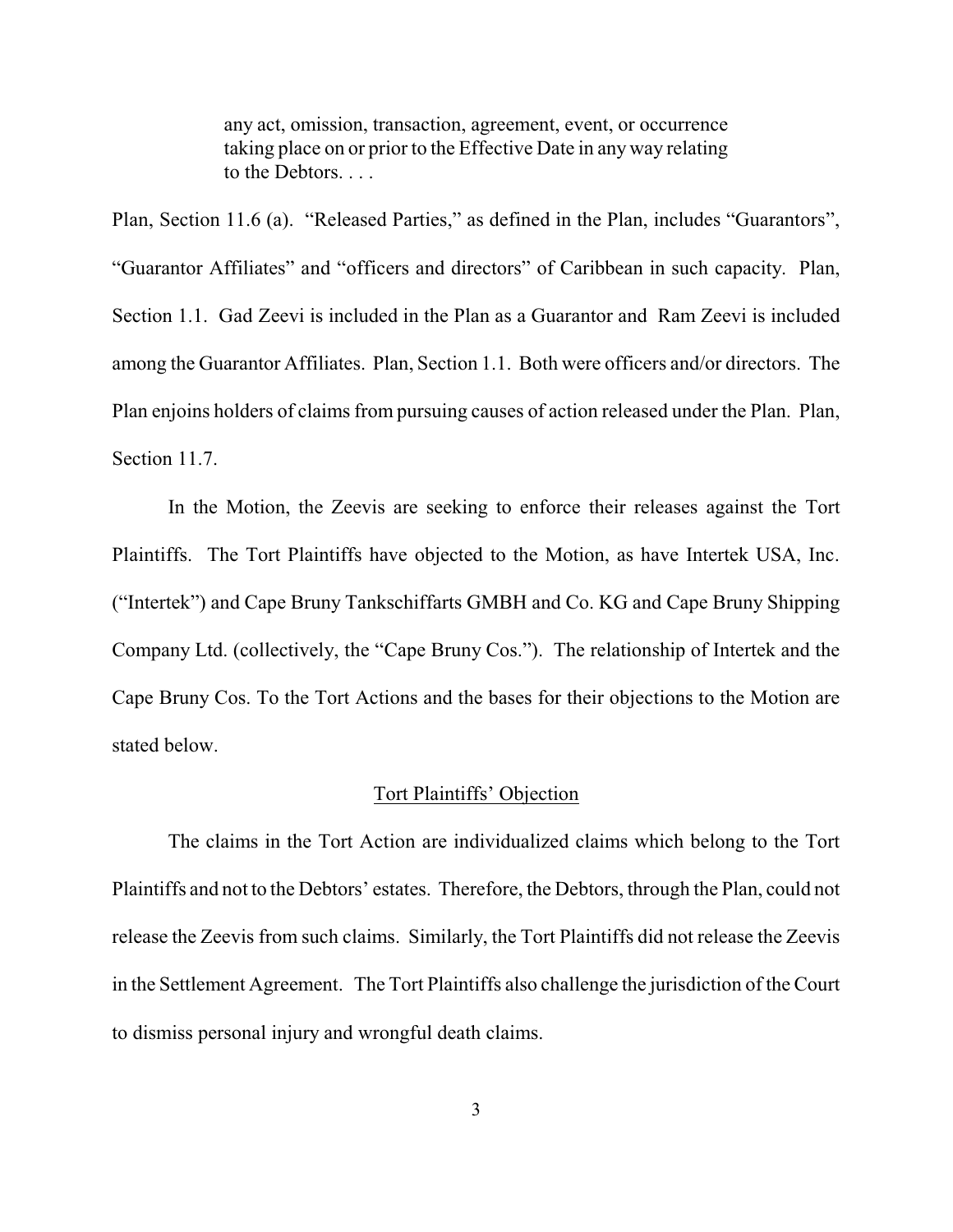#### Intertek's Objection

Intertek has interposed a limited objection to protect its contribution and/or indemnity claims against the Zeevis. It argues that its claims were not released by the Plan, did not constitute property of the Debtors' estate and were not included in the Settlement Agreement to which Intertek was not a party.

# Cape Bruny Cos.' Objection

The Cape Bruny Cos. owned the ship which was in the process of discharging gasoline at the Debtors' facility when the explosion occurred. The Cape Bruny Cos. are named defendants in the Tort Actions, and have filed a Complaint for Exoneration From or Limitation of Liability Act of 1851, 46 U.S.C. Sections 30501 - 30512 in the Puerto Rico Court. The essence of this action is to establish that the Cape Bruny Cos. are not liable or that their liability is limited to the value of the ship and its freight.

### **JURISDICTION**

The Court will begin its analysis of the Motion with the argument contained in each of the objections that the Court does not have jurisdiction to determine the applicability of the releases because the decision will only affect non-debtor parties and there is no conceivable effect on the administration of the bankrupt estate. In the Settlement Agreement, the Tort Plaintiffs dismissed Debtors as defendants in the Tort Actions. Accordingly, the Debtors are not involved in any way and the outcome of the Tort Actions and the impact on the parties to the Motion will not touch the Debtors' estate. That being so, it would at first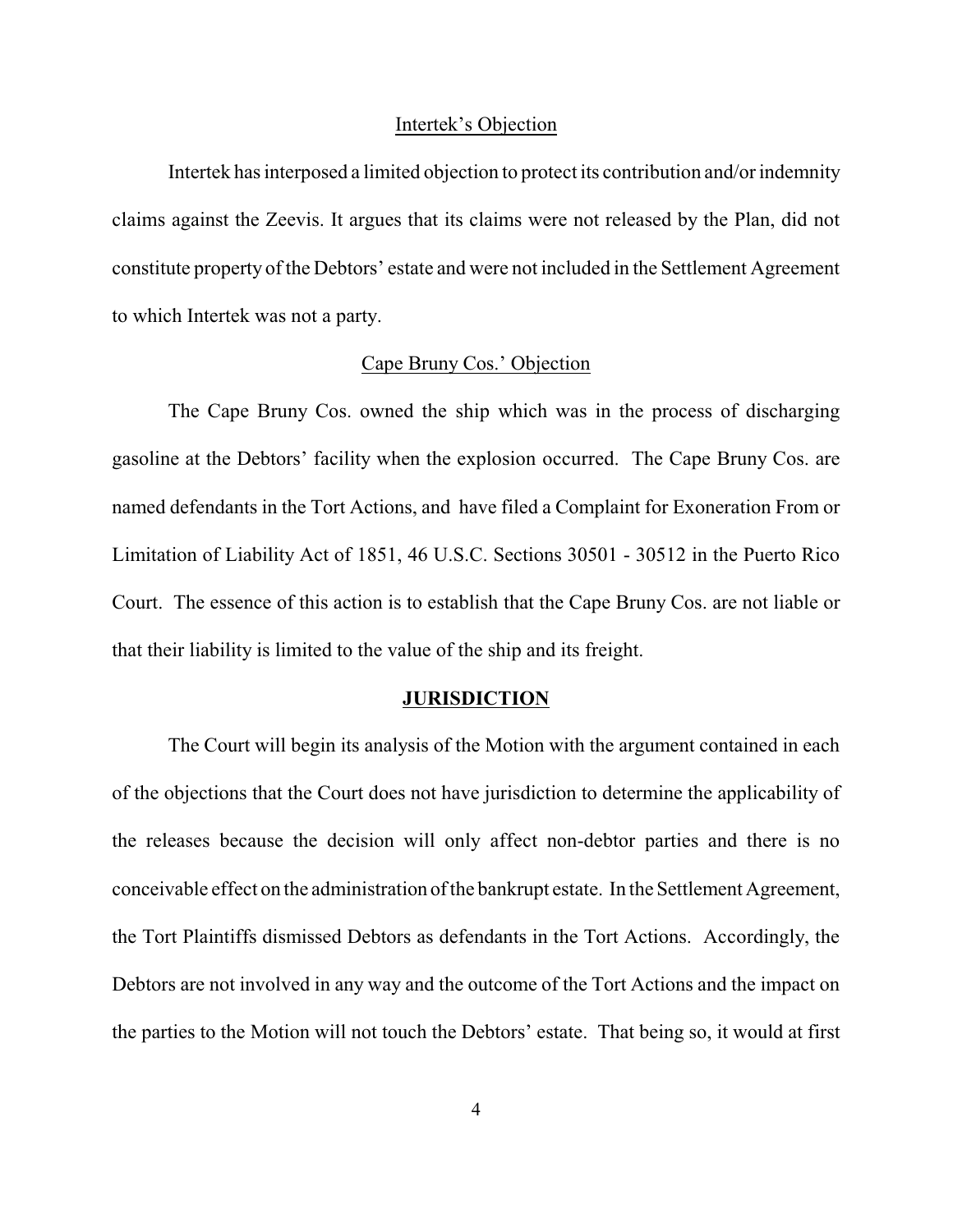glance appear that the cases from the Third Circuit Court of Appeals which instruct against a bankruptcy court exercising jurisdiction in such instances should apply here. *See*, *e.g.*, *Pacor, Inc. v. Higgins*, 743 F.2d 984, 994 (3d Cir. 1984). The Third Circuit even more directly cautioned against a bankruptcy court exercising its jurisdiction in the absence of a debtors' interest in the outcome of the dispute in *In re Resorts Int'l, Inc.* 372 F.3d 154, 169 (3d Cir. 2004). There, the Third Circuit ruled that an accounting malpractice action brought by a litigation trust established under a confirmed plan did not come within the bankruptcy court's post-confirmation "related to" jurisdiction and upheld the bankruptcy court's dismissal of the action for lack of subject matter jurisdiction (and, in turn, reversed the district court's ruling that the bankruptcy court had jurisdiction). The Third Circuit thoroughly reviewed many precedents addressing a bankruptcy court's jurisdiction over post-confirmation disputes and found that the malpractice claims at issue did not constitute claims with the requisite nexus to the bankruptcy case and therefore did not qualify for the bankruptcy court's "related to" jurisdiction. The Third Circuit found that:

> [T]his proceeding lacks a close nexus to the bankruptcy plan or proceeding and affects only matters collateral to the bankruptcy process. The resolution of these malpractice claims will not affect the estate; it will have only incidental effect on the reorganized debtor; it will not interfere with the implementation of the Reorganization Plan ... and as stated, the jurisdictional retention plans cannot confer jurisdiction greater than that granted under 28 U.S.C. § 1334 or 28 U.S.C. § 157. *Id.* at 169.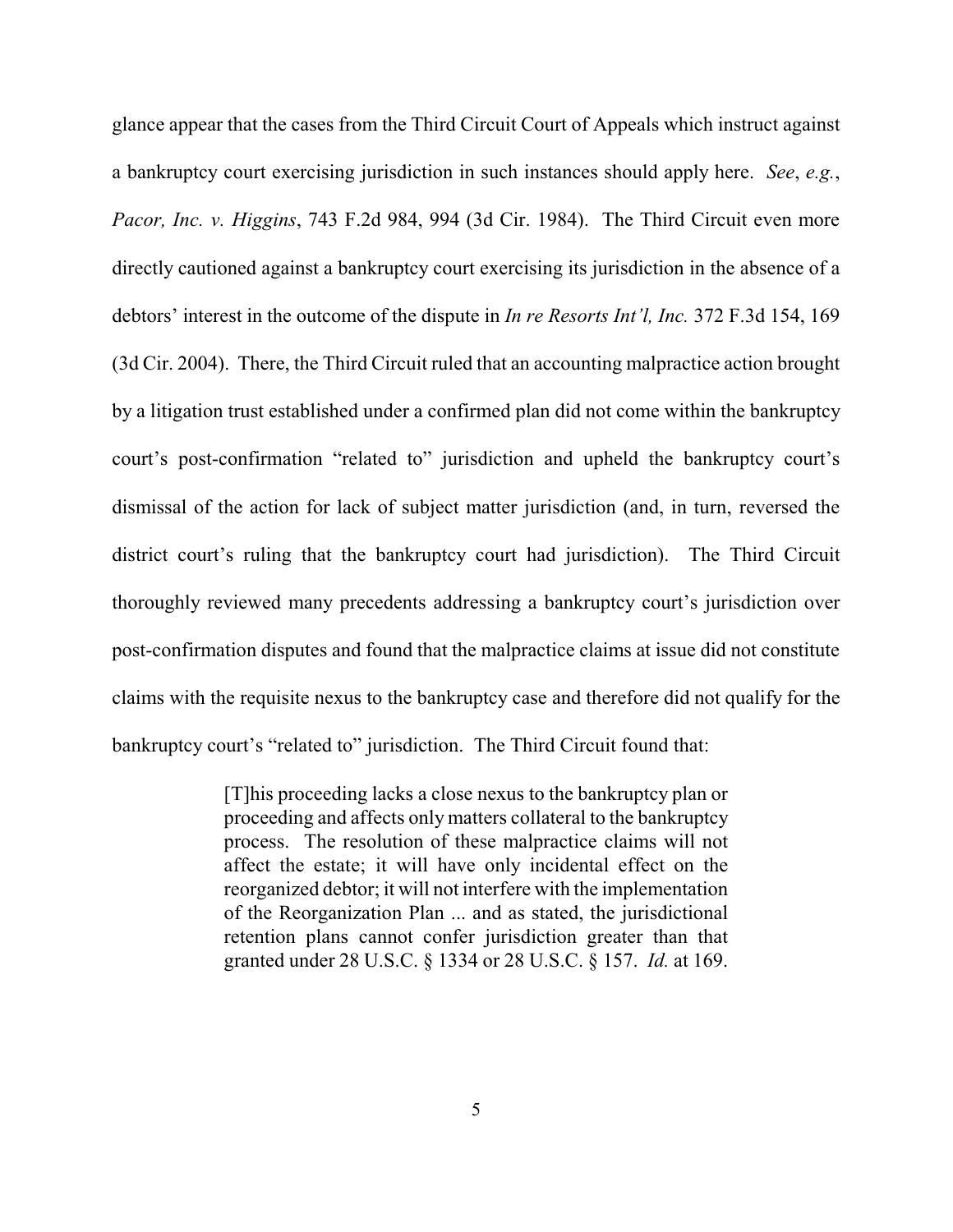The Court, of course, readily accepts the Third Circuit's statement of the law. However, the matter at issue is not the same as in *Resorts* or other cases cited therein. Here, the Court is being asked to interpret and grant relief based on terms contained in the Plan which it considered and confirmed, namely, releases to the Zeevis. The Third Circuit in *Resorts* distinguished its ruling from what confronts the Court. As the Third Circuit wrote:

> Resolution of this matter will not require a court to interpret or construe the Plan or the incorporated Litigation Trust Agreement. Whether Price Waterhouse was negligent or breached its contract will not be determined by reference to those documents.

*Id.* at 170. The Zeevis are not asking the Court to address the merits of the claims of the Tort Plaintiffs, Intertek and Cape Bruny Cos. The issues before the Court involve releases the Court granted. Determining the applicability of the releases to the Tort Actions and the related claims of Intertek and Cape Bruny Cos. requires the Court to "interpret or construe the Plan" (*Id.*) and the Court is therefore satisfied that it has jurisdiction to make the assessment.

In a related argument, the Tort Plaintiffs suggest that the Court should defer to the Puerto Rico Court which, the Tort Plaintiffs argue, is fully capable of deciding whether the Zeevis should have the benefit of the releases in the Plan. The Court certainly has the utmost respect for the Puerto Rico Court, but is of the view that it would be inappropriate and an unwarranted imposition to defer to the Puerto Rico Court on the issues presented. It is the burden and province of this Court to interpret and, if appropriate, enforce this Court's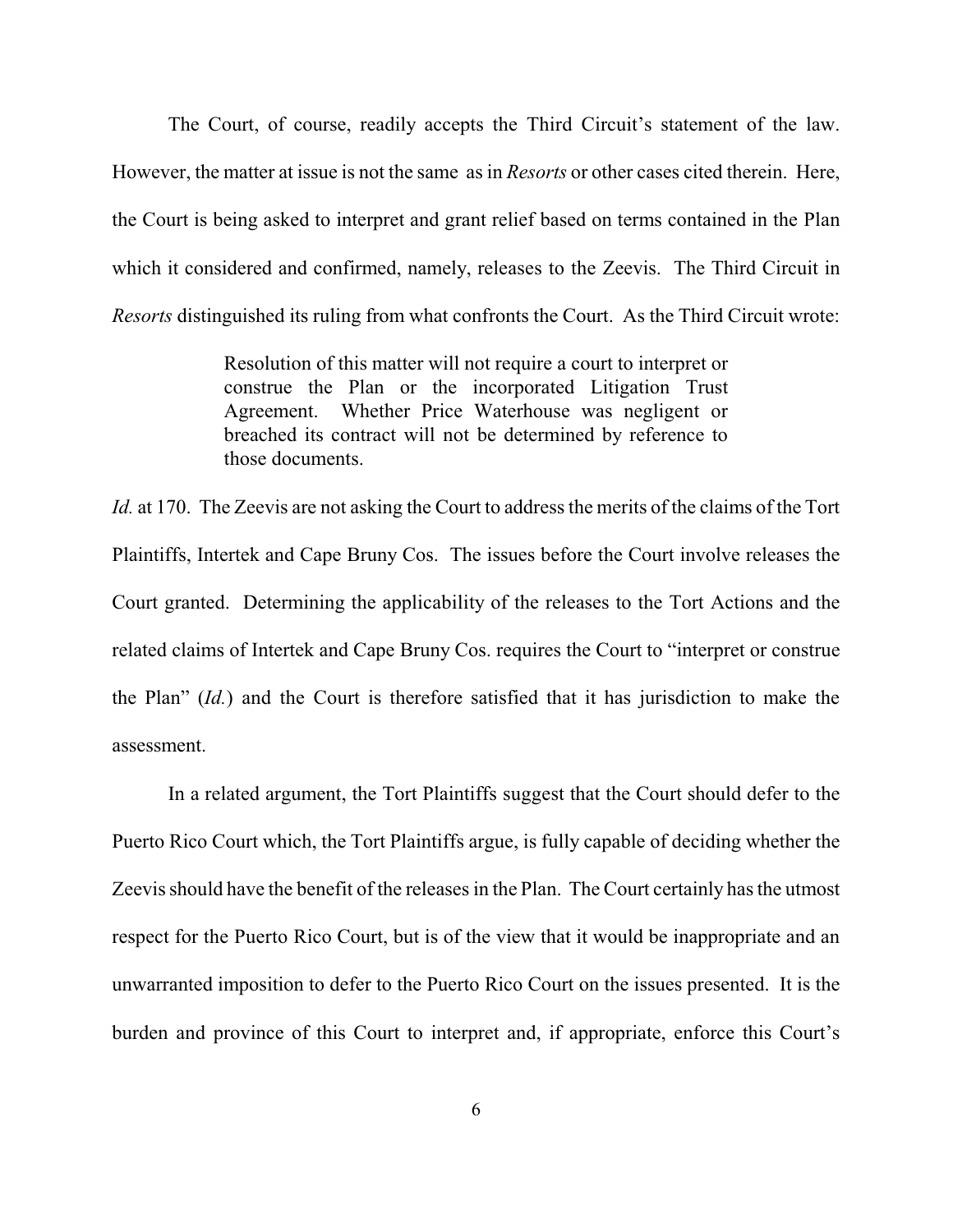Confirmation Order. To be clear, this is not a situation in which a judge is jealously guarding his "turf." Rather, the judge is honoring his responsibility to litigants and another court to decide a dispute over language he approved.

As for the Settlement Agreement, the Court will defer to the Puerto Rico Court. The Court did not review or approve the Settlement Agreement, and also did not oversee its implementation. The *Resorts* rationale clearly applies.

#### DISCUSSION

There is no question that the releases provided to the Zeevis pursuant to the Plan were and are proper. The question before the Court is not the propriety of the releases granted to the Zeevis, but their extent and scope and, specifically, whether the releases apply to the Tort Actions and the litigation interests of Intertek and/or the Cape Bruny Cos.

The Zeevis provided Debtors with substantial consideration in exchange for the releases, providing the justification for the Court approving the releases. This consideration included the Zeevis subordinating their guarantor claims and foregoing distribution; agreeing to pursue the collection of insurance proceeds on behalf of Debtors and contributing the proceeds for the benefit of creditors. The releases were proper, given the Zeevis' contributions which resulted in confirmation of the Plan. *See*, *e.g.*, *In re Washington Mutual*, *Inc.*, 442 B.R. 341, 346, (Bankr. D. Del. 2011).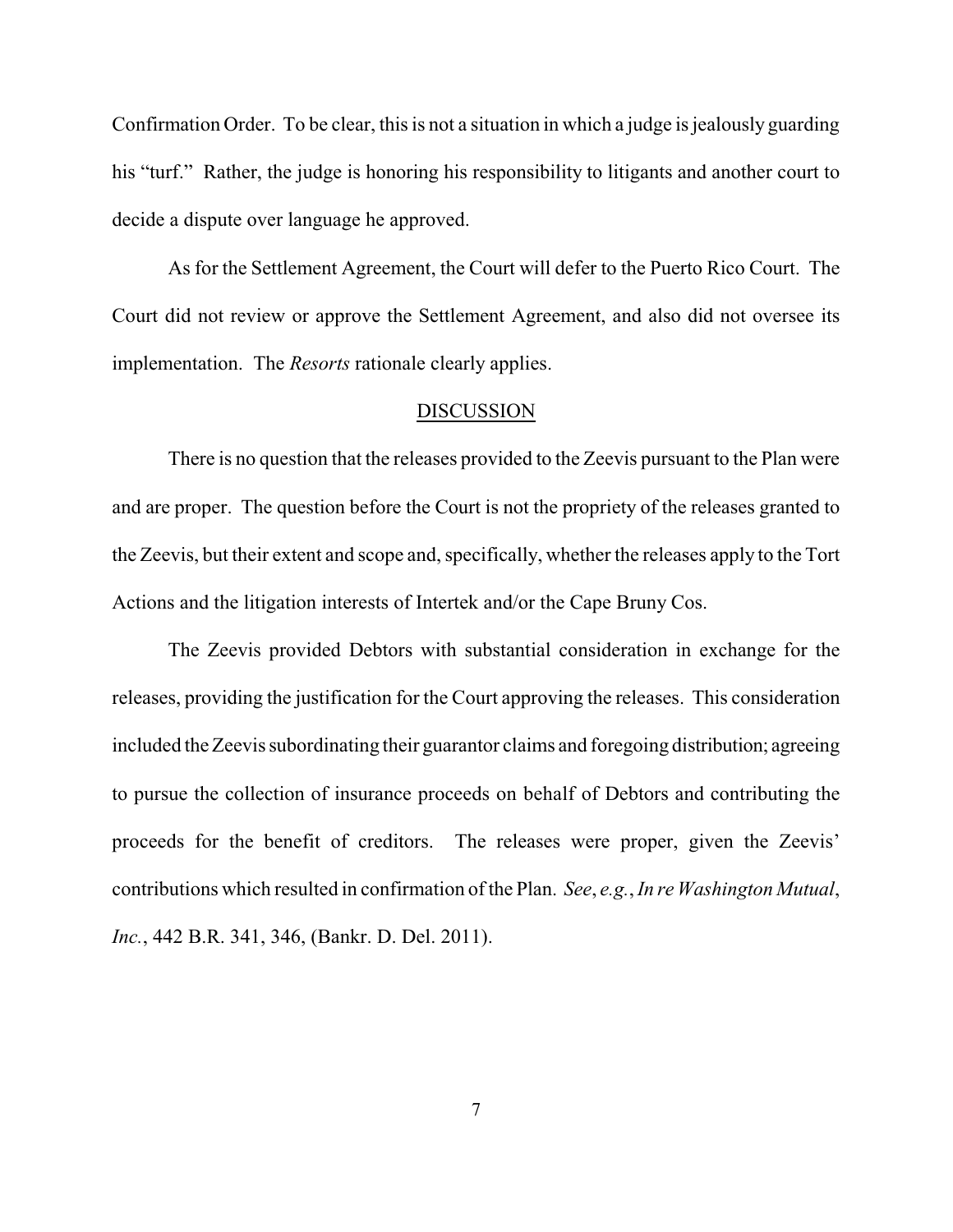Whether those releases extend to the Tort Actions is an entirely different issue and the Court concludes that they do not. This is because the claims asserted in the Tort Actions were not property of Debtors' estate, despite the Zeevis assertions to the contrary.

The claims against the Zeevis in the Tort Actions are premised on claims of both alter ego liability and liability for wrongful actions which the Zeevis committed themselves. The Amended Complaint in the Tort Actions contains allegations that the Zeevis are liable for their control of Debtors and disregard of corporate formalities, i.e., as alter egos of Debtors; and also that the Zeevis were individually and directly negligent and that such negligence contributed to the Catastrophe and the resulting injuries.

The Zeevis contend that alter ego claims are general in nature and constitute property of Debtors' estate. They argue that creditors lack standing to assert claims that are property of a debtor's estate, and that property of the estate is defined broadly and includes "all legal or equitable interests of the debtor in property as of the commencement of the case." 11 U.S.C.  $\S$  541(a)(1).

For the proposition that the claims in the Tort Actions are property of Debtors' estate, the Zeevis rely heavily on a recent decision from the Third Circuit Court of Appeals in *In re Emoral, Inc.*, 740 F.3d 875 (3d Cir. 2014). The Court must therefore discuss the decision at length.

In *Emoral*, the Third Circuit stated that it was determining "whether personal injury causes of action arising from the alleged wrongful conduct of a debtor corporation, asserted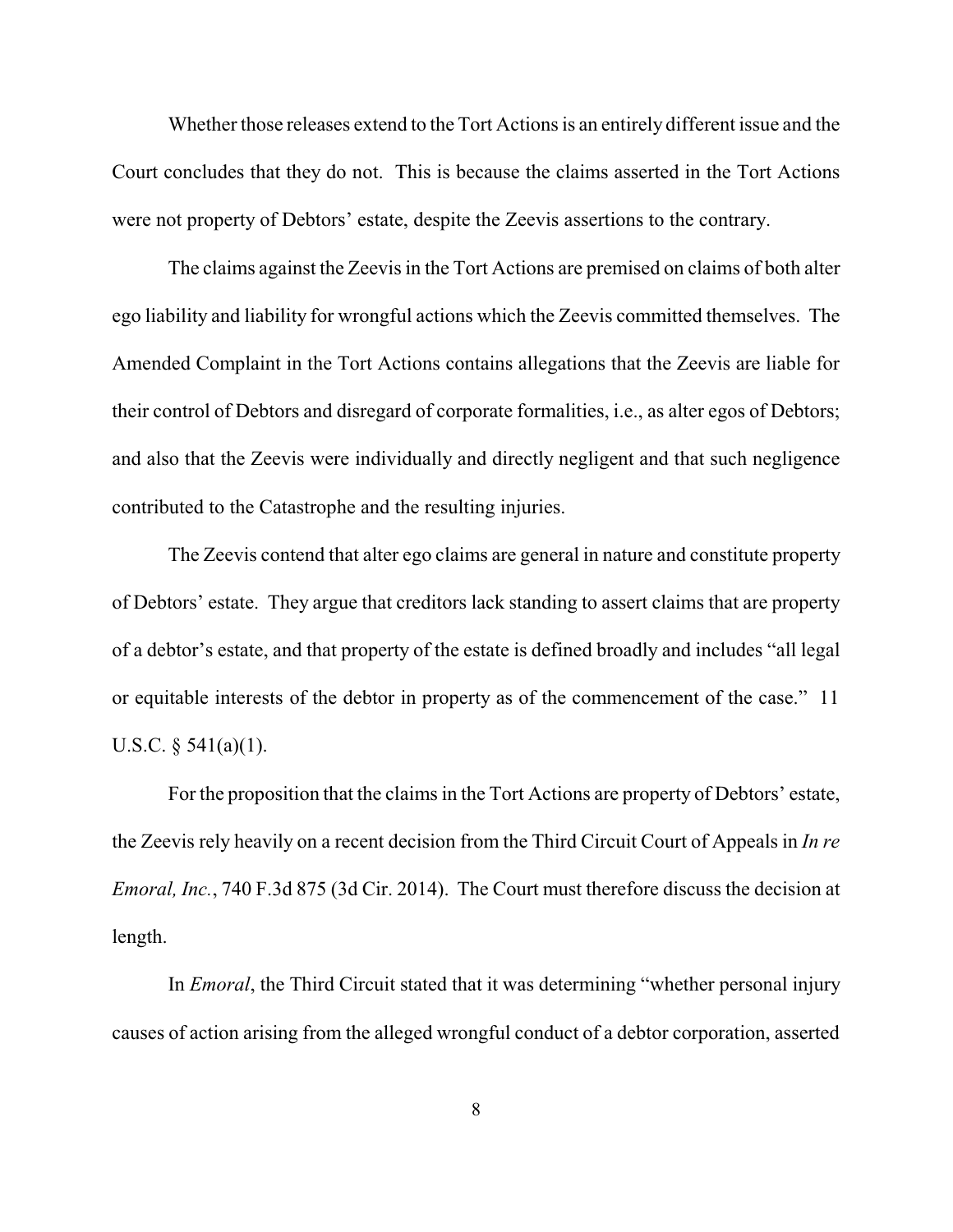against a third-party non-debtor corporation on a 'mere continuation' theory of successor liability under state law, are properly characterized as 'generalized claims' constituting property of the bankruptcy estate." *Id.* at 876. The bankruptcy court previously had held that the personal injury causes of action were not property of the estate but, instead, particular injuries as opposed to generalized injuries suffered by all of Emoral Inc's ("Emoral") creditors. Factually, Aaroma Holdings LLC ("Aaroma") had purchased certain assets from Emoral's bankruptcy and assumed certain liabilities of Emoral, amanufacturer of a chemical used in the food flavoring industry. Both Emoral and Aaroma were aware at the time of the purchase of potential claims against Emoral resulting fromchemical exposure. The purchase agreement provided that Aaroma was not assuming any liabilities related to tort claims and was not purchasing Emoral's insurance coverage. Emoral filed for bankruptcy protection and thereafter Aaroma settled claims brought by the bankruptcy trustee. The trustee agreed to release Aaroma from any causes of action that belonged to Emoral's estate. The parties submitted the settlement to the bankruptcycourt for its approval. The Tort Plaintiffs objected to the releases which they viewed as barring them from bringing claims against Aaroma for their personal injuries. The trustee and Aaroma thereafter added language to their settlement agreement, stating, "Nothing contained in this Order or in the Aaroma Settlement Agreement will operate as a release of, or a bar to prosecution of any claims held by any person which do not constitute Estate's Released Claims as defined ...." *Id.* at 877. When injured parties brought suit against Aaroma asserting that Aaroma was a "mere continuation" of Emoral,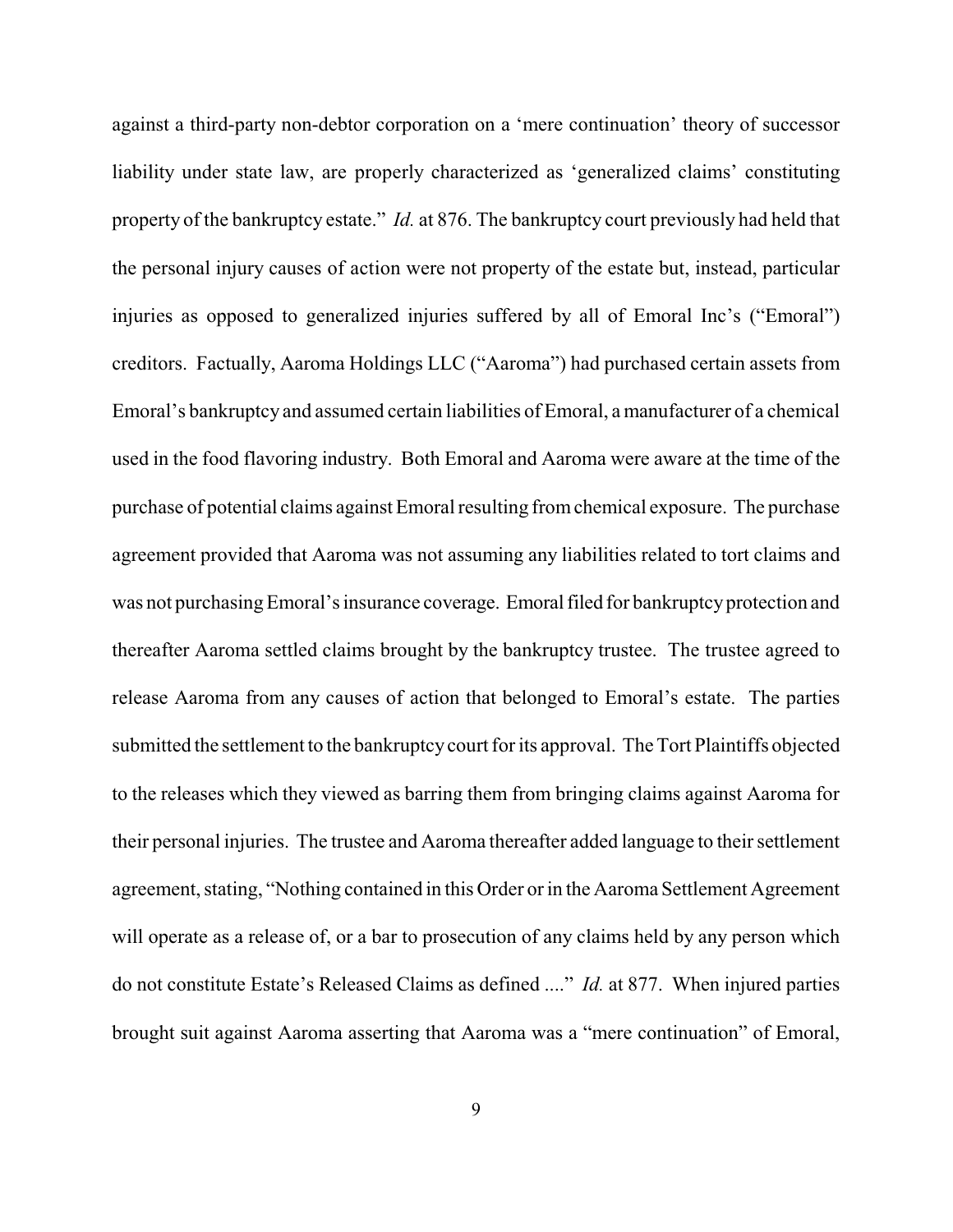Aaroma sought to enforce the release in the settlement agreement. The bankruptcy court denied Aaroma's request, finding that the plaintiffs were alleging "particular injury, not generalized injury suffered by all shareholders or creditors of Emoral." *Id.* at 878.

On appeal, the district court reversed, holding that the cause of action for successor liability was a "generalized" claim belonging to the estate. If the plaintiffs succeeded on its "mere continuation" argument, it would benefit the creditors of Emoral generally. *Id.*

On appeal, the Third Circuit affirmed the district court's ruling. The Third Circuit framed the issue succinctly as follows:

> To determine whether the Diacetyl Plaintiffs' cause of action against Aaroma constitutes property of Emoral's bankruptcy estate, we must examine the nature of the cause of action itself. While the Diacetyl Plaintiffs focus on the individualized nature of their personal injury claims against *Emoral*, we cannot ignore the fact, and fact it be, that their only theory of liability as against *Aaroma*, a third party that is not alleged to have caused any direct injury to the Diacetyl Plaintiffs, is that, as a matter of state law, Aaroma constitutes a "mere continuation" of Emoral such that it has also succeeded to all of Emoral's liabilities.

*Id.* at 879.

The Third Circuit, applying New York and New Jersey law, found that the factual allegations by the plaintiffs seeking to establish a successor liability cause of action did not state claims unique to the plaintiffs as opposed to all creditors of Emoral. The plaintiffs also failed to establish that their recovery based on successor liability would not benefit all of Emoral's creditors since Aaroma was a mere continuation of Emoral and therefore assumed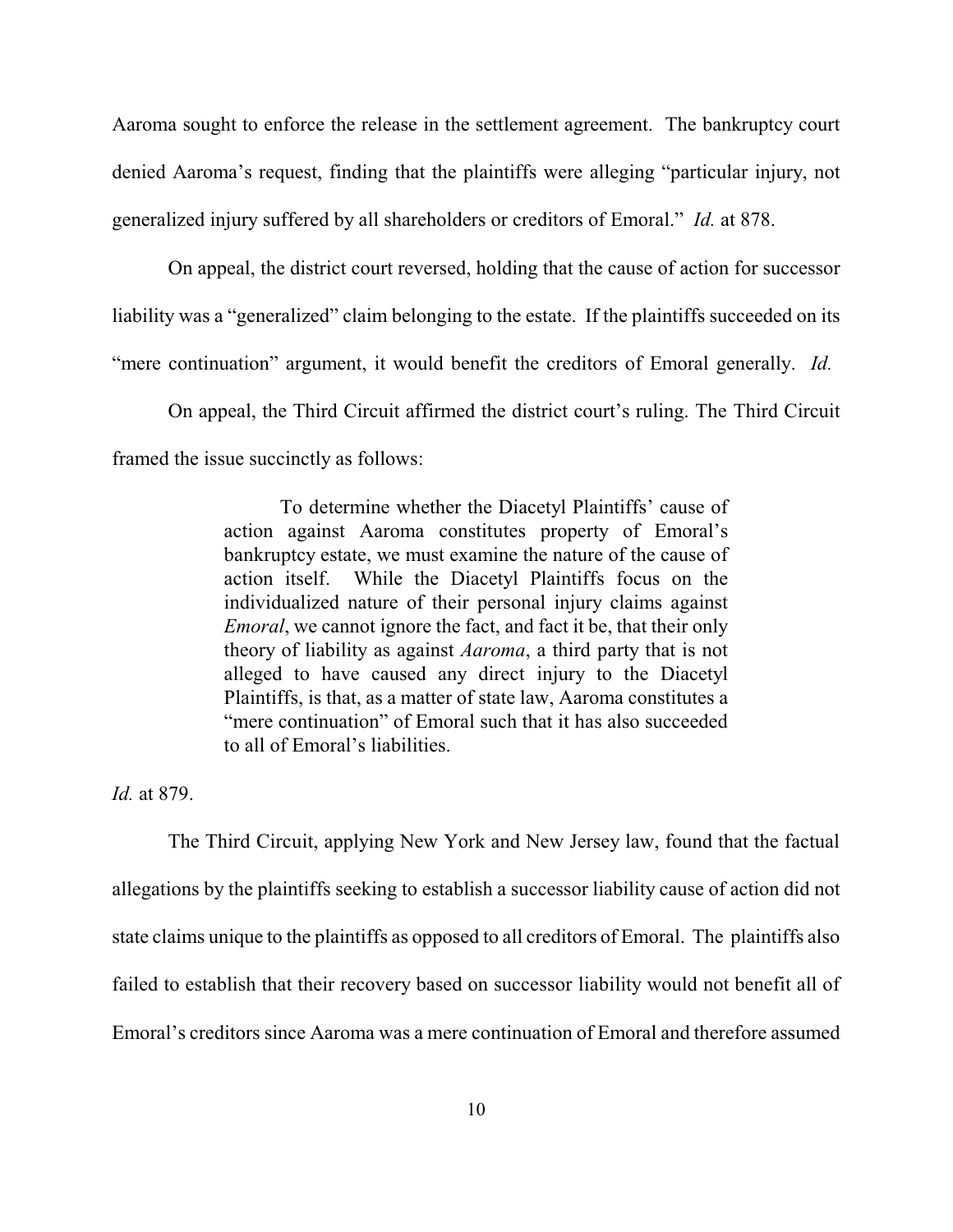all of Emoral's liabilities. The Third Circuit went on to write that "other courts applying New York and New Jersey law have held that state law causes of action for successor liability, just as for alter ego and veil-piercing causes of action, are properly characterized as property of the bankruptcy estate," citing *In re Keene Corp*., 164 B.R. 844, 849 (Bankr. S.D.N.Y. 1994). The Third Circuit, discussing other similar holdings at length, found that corporate continuation claims belonged to the trustee to pursue. Finally, the Third Circuit held that because the personal injury claims belonged to the bankruptcy estate, they constituted released claims.

The *Emoral* decision creates an apparent but false impediment to the Tort Plaintiffs' claims against the Zeevis. This case is not *Emoral. Emoral* is based on a continuation, successor liability fact pattern. The case before the Court involves a liquidation in which all of the creditor claims in the bankruptcy have already been addressed. The concerns which the Third circuit raised in *Emoral* about creditors and shareholders of the successor corporation do not exist here. There are no creditors or shareholders to either benefit or suffer any harm from the results of the Tort Actions. Thus, the Third Circuit's concern expressed in *Emoral* for an innocent successor corporation and the rights of its creditors and shareholders does not exist here. Unlike the claims at issue against *Aaroma*, the acquiror, there is no continuity in management, shareholders, personnel, physical location, assets and general business operation. And here, unlike in *Emoral*, the Tort Plaintiffs are not seeking to enforce the rights or entitlements of the corporation, i.e., Debtors. The Tort Plaintiffs are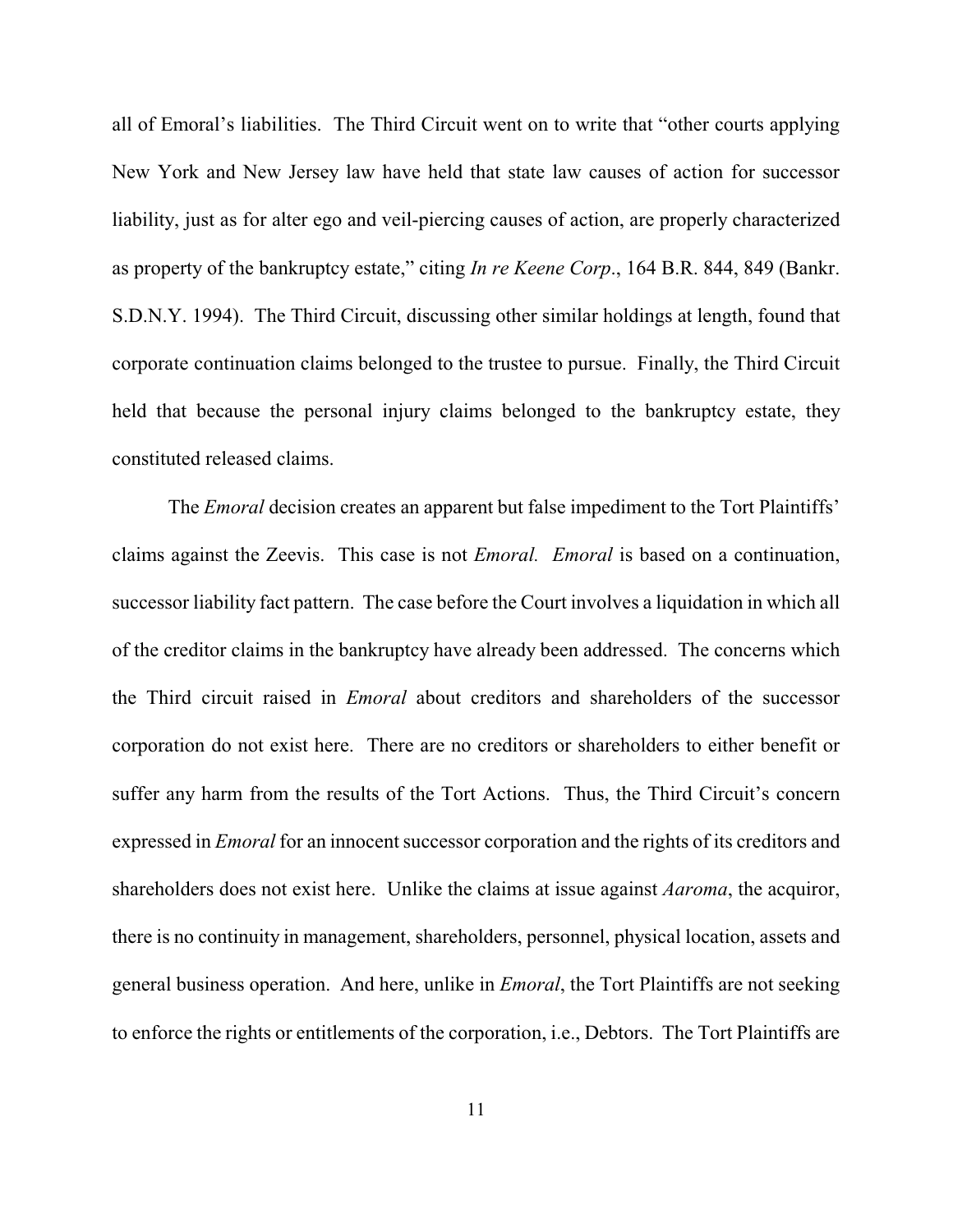seeking to enforce their individual claims. The Tort Plaintiffs are seeking recourse for their injuries with relief from any stay, an Order which the Zeevis did not oppose. As *Emoral* makes clear, allegations based on "direct, particularized conduct and injury" in contrast to a mere continuation theory are not generalized and do not belong to the debtors' estate. The claims brought by the Tort Plaintiffs are not claims which could have been brought by any creditor. The claims for injuries raised in the Tort Action are thus personal, not generalized.

The limitation of the holding in *Emoral* is highlighted bythe Third Circuit's definition of personal and generalized claims. The Court explained that:

> In order for a cause of action to be considered "property of the estate,"

> the claim must be a "general one, with no particularized injury arising from it." On the other hand, if the claim is specific to the creditor, it is a "personal" one and is a legal or equitable interest only of the creditor. A claim for an injury is personal to the creditor if other creditors generally have no interest in that claim.

*Emoral*, 740 F.3d at 879, quoting from *Bd. of Trustees of Teamsters Local 863 Pension Fund*

*v. Foodtown, Inc.*, 296 F.3d 164, 169-70 (3d Cir. 2002). Only the Tort Plaintiffs have an interest in the personal injury claims.

The Court's reasoning for the releases not barring the Tort Actions applies equally to Intertek and Cape Bruny Cos.. Intertek's claims for contribution and indemnity arise only after payment, if any, to the Tort Plaintiffs. *Corning Glass Works v. Puerto Rico Water resources Authority, Inc.*, 396 F.2d 421, 423 (1st Cir. 1968). Accordingly, any releases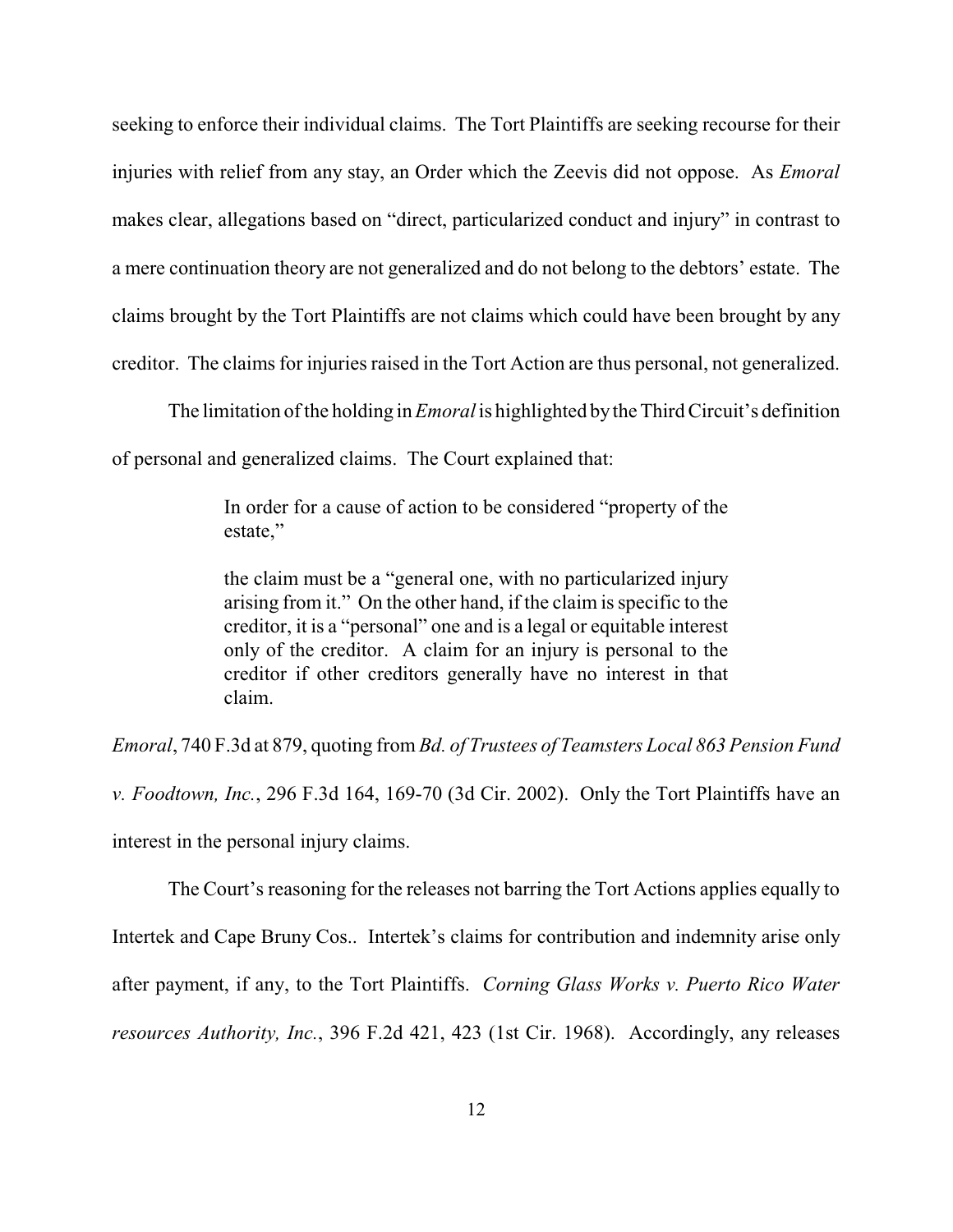which the Zeevis obtained under the Plan do not apply to Intertek's claims. Intertek's claims against the Zeevis are direct in nature. They are based on the direct involvement of the Zeevis in the actions resulting in the Catastrophe. Intertek's complaint for contribution alleges that the Zeevis were directlynegligent and responsible for the Catastrophe. Intertek's claims will arise only if the Tort Plaintiffs obtain a judgment. Intertek's rights arise from payments it may make in the future, claims which Debtors did not own and therefore could not bring.

Cape Bruny Cos. are also covered by the Court's ruling on the right of the Tort Plaintiffs to pursue their claims in the Tort Actions. Like the Tort Plaintiffs, the Cape Bruny Cos. have brought both direct and alter ego premised claims against the Zeevis. For the reasons explained above relating to the Tort Plaintiffs, the Cape Bruny Cos.' claims did not belong to the Debtors' estate and were therefore not released in the Plan.

### **CONCLUSION**

The Motion is denied for the reasons stated. The Tort Plaintiffs, Intertek and the Cape Bruny Cos. may proceed with their actions in the Puerto Rico Court unimpeded by the Plan releases.

KEVIN GROSS, U.S.B.J.

Dated: July 9, 2014